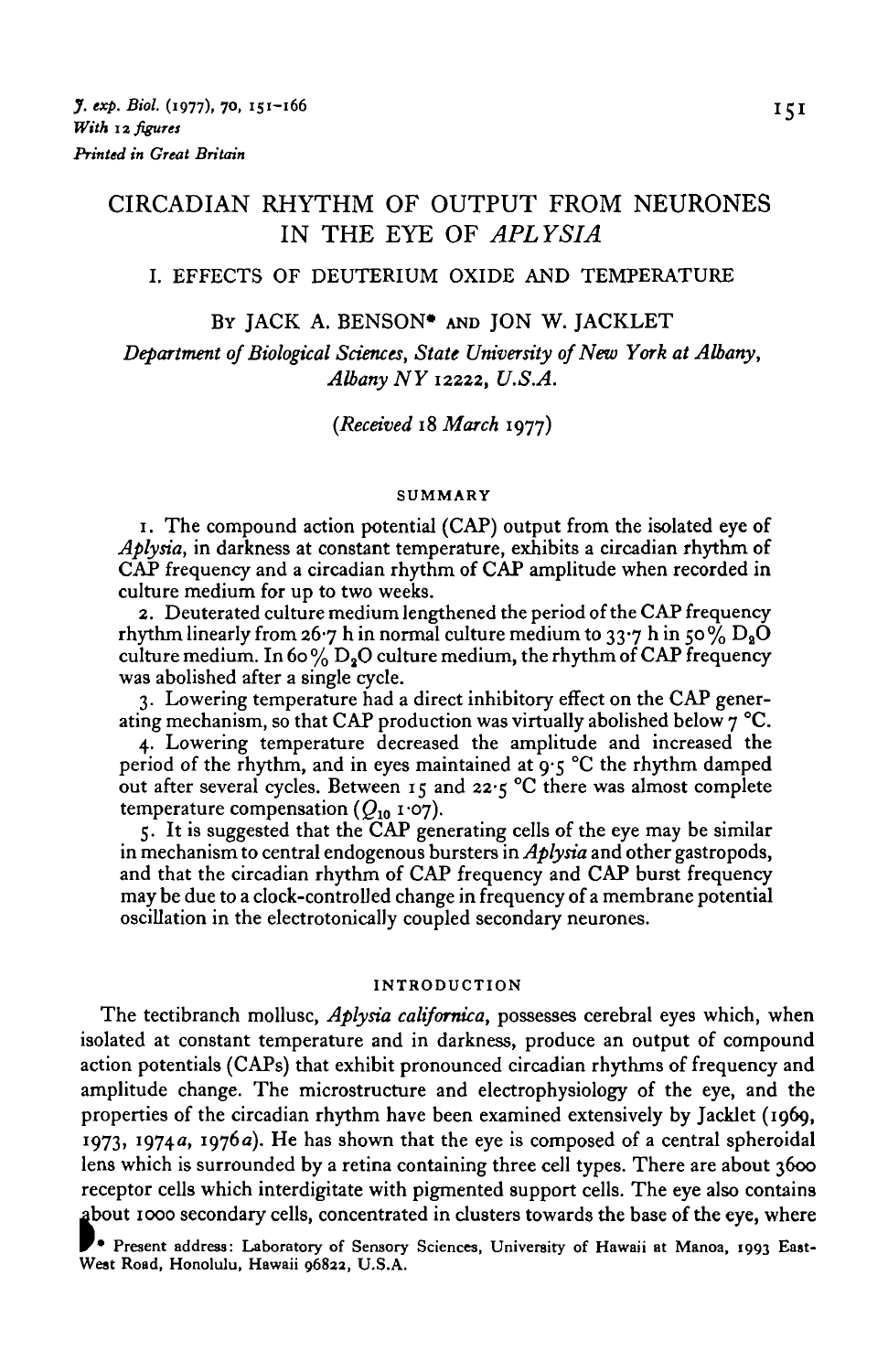## 152 J. A. BENSON AND J. W. JACKLET

the axons of both receptor and secondary cells form a neuropil and then the optic nerve. The optic nerves lead to the cerebral ganglion, and it is from the severed optic nerve that the synchronized action potentials (CAPs) from the eye are recorded.

In this paper the quantitative properties of the free-running circadian rhythm of CAP frequency are described. This is followed by the results of investigations intended to characterize in detail the responses of the CAP generating mechanism and of the circadian clock to constant temperature level, contrasted with the effects of substitution of  $D<sub>0</sub>O$  for  $H<sub>0</sub>O$  in the culture medium. The quantitative analysis of the free-running rhythm, and of temperature effects on the rhythm and CAP generating mechanism form the basis of the experiments described in subsequent papers on the mechanism of the circadian clock or clocks, and its input/output relations. A preliminary report has been published (Benson & Jacklet, 1976).

It is important to distinguish clearly between the immediate effects of these treatments on the action-potential generating cells and the long-term effects on the circadian clock, measured in terms of changes in phase and period of the rhythm. The bursts of CAPs are the 'effectors' or 'hands of the clock' and can be perturbed independently of any effects on the underlying clock mechanism.

The rhythm of CAP frequency is particularly amenable to investigation of the effects of various external perturbations, since the entire oscillation can be measured with considerable precision. Furthermore, the eye is probably the only circadian clock that remains functional when removed from the whole organism, so that it should prove an ideal system for biochemical experimentation (Jacklet, 1977). The ultimate aim of the present series of experiments is to provide a foundation for the biochemical/ biophysical analysis of this circadian clock.

It is characteristic of circadian rhythms, even in poikilotherms, that their freerunning period varies only slightly through a wide range of constant temperatures (Sweeney & Hastings, 1960).  $Q_{10}$  values are mostly between about 0.8 and 1.2, in contrast to values between 2 and 3 for many other biological processes. The *Q10* for a circadian clock is rarely exactly  $\mathbf{r} \cdot \mathbf{o}$ , and may be less than  $\mathbf{r} \cdot \mathbf{o}$ , which suggests that circadian clocks are not temperature independent, but rather that they are temperature compensated, and may over-compensate in some conditions. This view is supported by the observation that circadian clocks can be entrained by temperature cycles and phase shifted by temperature steps (Zimmerman, Pittendrigh & Pavlidis, 1968).

Spontaneous activity in molluscan central endogenous bursting neurones which may be similar to the secondary neurones in the eyes of *Aplysia* has been shown to be temperature sensitive. Bursting is reduced or stopped when the temperature is reduced below 8-12 °C in cultured bursting neurones such as R15 in *Aplysia* (Barker & Gainer, 1975), LP12 and LP13 in *Tritonia* (Anderson, 1976), and cell 11 in *Otala* (Barker & Gainer, 1975). When the normally non-bursting cell R2 of *Aplysia* is cultured at 26-28 °C, bursting occurs. The bursting activity of neurones in the CNS of *Aplysia* depends on the presence of a negative resistance characteristic in the current-voltage curve, this characteristic being present only within particular temperature ranges (Wilson & Wachtel, 1974).

The effects of deuterium oxide  $(D_2O)$  have been measured in several circadian systems, and in all the organisms tested the addition of  $D_2O$  to the culture medium or drinking water resulted in an increase in free-running period, or in an increase in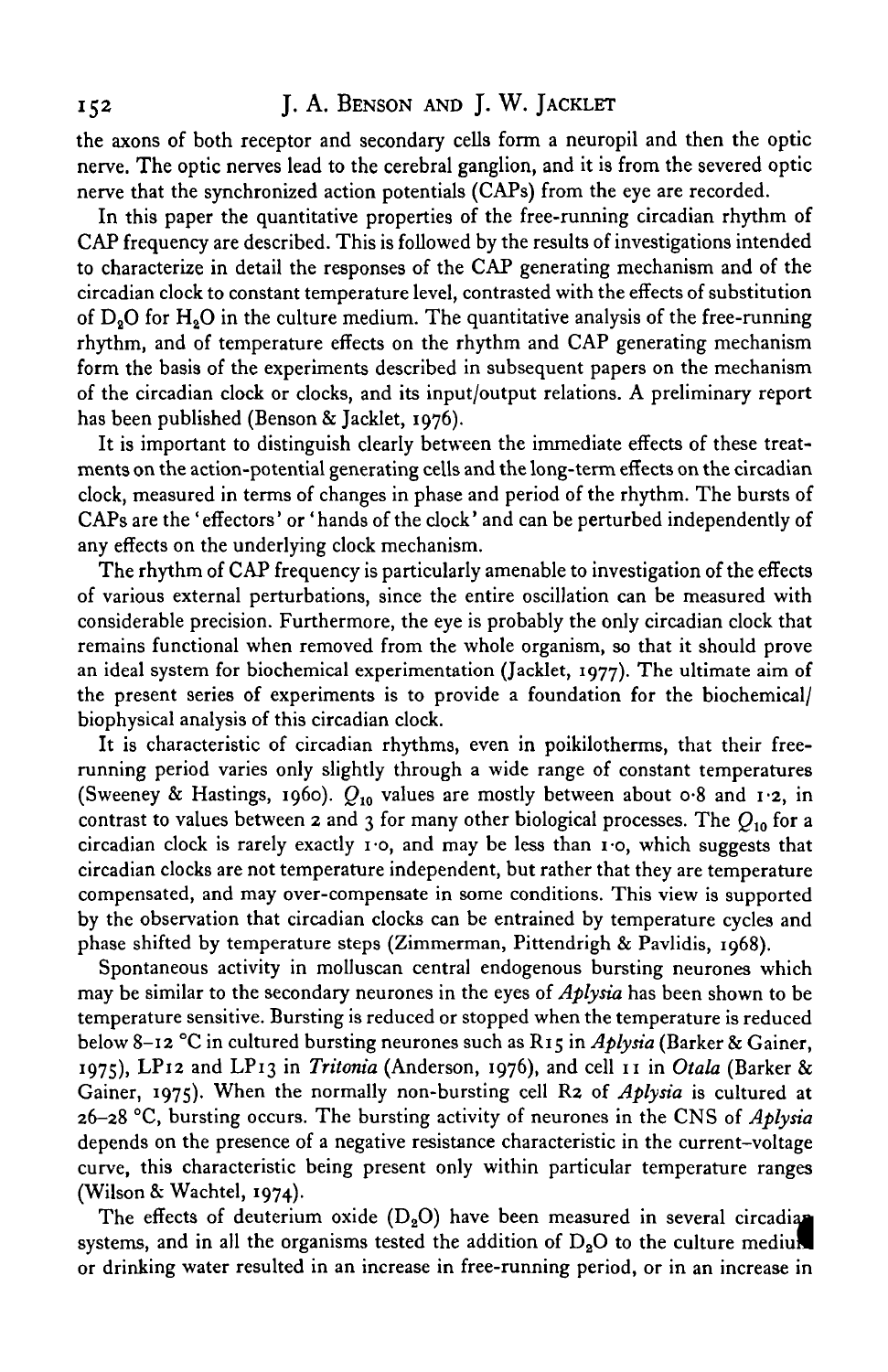## *Effects ofD20 and temperature on* Aplysia *eye neuronal circadian rhythm* 153

the phase lag of the entrained rhythm behind the entraining environmental cycle. It has been suggested that the effect of  $D<sub>2</sub>O$  is equivalent to diminishing the apparent temperature of a biological system (Lwoff & Lwoff, 1961), although not all biological reactions are slowed down by the presence of  $D_2O$  (Schimmel, 1975). The temperature equivalence hypothesis has been tested for circadian systems and rejected by McDaniel, Salzman & Hastings (1974) in *Gonyaulax,* and Caldarola & Pittendrigh (1974) in *Leucophaea.*

Chen, von Baumgarten & Harth (1973) tested the effects of 50%  $D_2O$  on a number of endogenously bursting neurones in *Aplysia.* They found that spontaneous actionpotential production was suppressed in most cells, and that the slow membranepotential oscillation was absent. Irregular spiking reappeared in some cells after 70-200 min in 50%  $D_2O$ , and the addition of 10 mm glucose shortened the silent period by half and also increased the regularity of firing.

The results for the eye rhythm presented here support the suggestion that the effects of reduced temperature are not the same as those of  $D<sub>2</sub>O$  treatment. Both the circadian clock and the CAP generating mechanisms appear to be affected in different ways by cooling and  $D_2O$ .

#### **MATERIALS AND METHODS**

*Aplysia californica* were obtained from Pacific Biomarine (Venice, Ca.) and kept in LD 13:11 in Instant Ocean tanks at 15 °C, prior to experimentation. The animals were opened ventrally, and after the eyes had been dissected free, the optic nerves were severed at the cerebral ganglion. The eyes were placed in a recording chamber and the optic nerves were drawn into tubing electrodes (PE10). The plexiglass recording chamber contained 125 ml of culture medium, and was covered with a lid to reduce evaporation. The holes by which the tubing electrodes passed through the lid allowed oxygen exchange between the small volume of air contained inside the chamber, and the outside. Electrical activity in the tubing electrodes was led off via silver chloride/ silver wire, amplified, and recorded on a Grass polygraph. The recording chamber was housed in a light-proof box to maintain constant darkness or controlled light exposure. Temperature control was provided by the circulation of water at constant temperature from a water bath through a glass loop inside the recording chamber, and temperature was measured by a thermistor probe suspended in the culture medium. Normal recording temperature was 15 °C.

The culture medium consisted of 90% artificial seawater (ASW) and 10% nutrient mixture. ASW composition in mmol/l was: NaCl, 425; KCl, 10; CaCl<sub>2</sub>, 10; MgCl<sub>2</sub>, 22;  $MgSO_4$ , 26; NaHCO<sub>3</sub>, 2.5. Twenty-five ml of nutrient mixture contained: 2.5 ml MEM vitamin solution, 2-5 gm of dextrose, 5 ml of MEM amino acids, 2-5 ml of non-essential amino acids,  $2.5$  ml of L-glutamine (200 mM),  $2.5$  ml of penicillinstreptomycin solution, 6.7 ml of 7.5% NaHCO<sub>3</sub>, 2.7 ml of 0.5 N-NaOH and ASW. The final culture medium was filtered ( $\sigma$ -22  $\mu$ m Millipore) and the pH was adjusted to  $7.8$ . For D<sub>2</sub>O solutions, D<sub>2</sub>O replaced distilled H<sub>2</sub>O in the composition of ASW.

All CAP frequency measurements were made in terms of the number of CAPs per 20 min interval. Individual periods were measured between centroid points which ^vere usually the same whether calculated as median count (Winfree, 1971) or by the formula of Enright (1971). Average periods for several cycles were calculated using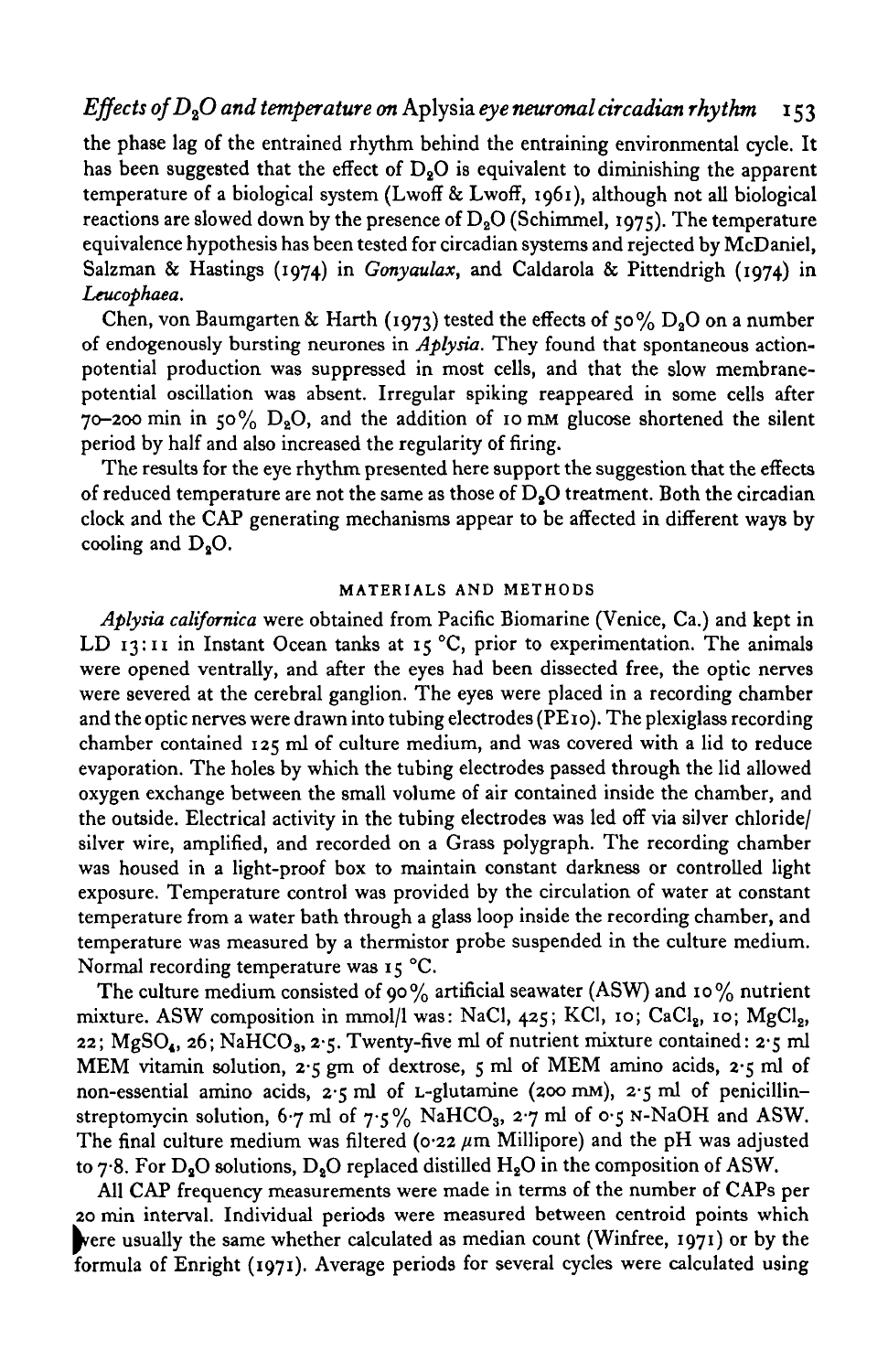# 154 J. A. BENSON AND J. W. JACKLET

periodogram and autocorrelation analysis. Periodograms give precise measurements of average period but often display spurious peaks (Enright, 1965), although it is possible to introduce a confidence limit for real periods (Dörrscheidt & Beck, 1975). Autocorrelations are less precise but show significant peaks only (Binkley, 1973). The combination of these two methods of analysis provides a powerful tool in circadian rhythms frequency analysis. An example of periodogram and autocorrelation analysis of the output from the eye of *Aplysia* is given in Fig. 3.

#### **RESULTS**

## *CAP output in constant darkness at* 15 *°C*

Jacklet (1969) first showed that the frequency of CAP output from the isolated eye of *Aplysia* varies rhythmically with a free-running period of 24 h or less when the eye is cultured in ASW, and about 27 h in culture medium. He also observed that the eye output shows a circadian rhythm of CAP amplitude modulation as well as a circadian rhythm of CAP frequency (Jacklet, 19746).

Improved techniques have made it possible to obtain routinely continuous records of 11 cycles of the circadian rhythm in culture medium. The use of data from experiments in which the CAP frequency did not reach zero at the lowest point in each cycle has allowed the details in shape of the amplitude modulation rhythm to be determined completely.

Fig. 1 shows a typical recording of CAP output from an isolated eye. As the frequency of CAPs increased under the control of the circadian clock, they tended to occur in groups or 'bursts', with a more or less constant number of CAPs per burst over any given 20 min interval. As the frequency of bursts increased, the number of CAPs per burst also increased and there was a concurrent increase in the amplitude of individual CAPs. At very high CAP frequencies (not shown in Fig. 1), CAPs were no longer grouped in bursts, but occurred at regular, short intervals.

The circadian rhythms of CAP amplitude change and CAP frequency recorded from an isolated eye in constant darkness at 15  $\degree$ C are represented in Fig. 2. The amplitude rhythm was determined by choosing 'by eye' an average CAP for each 20 min interval, and plotting its amplitude against an arbitrary scale (upper curve in Fig. 2). The wave-form of this amplitude rhythm is distinctly biphasic. A short duration peak occurs initially during the rising phase of the CAP frequency rhythm, but fades out after a few cycles. The broad peak of amplitude modulation occurs during the falling phase of the CAP frequency rhythm with a sharp cut-off at the end of the falling phase.

The number of CAPs per 20 min interval varies from 2 to 93 in the CAP frequency record illustrated by the lower curve in Fig. 2, with an average circadian period of  $26.7$  h, as shown by the periodogram and autocorrelation in Fig. 3. Centroid points, calculated by the methods described above, are marked in the CAP frequency record in Fig. 2, and the mean and standard deviations of the intercentroid periods for four records are plotted in Fig. 4. After a single transient cycle, the rhythm free-ran, slowly damping out as shown in Fig. 2, and with a general increase in period (Fig. 4), during the course of each experiment.

It has been confirmed that there is a clear circadian rhythm of burst frequency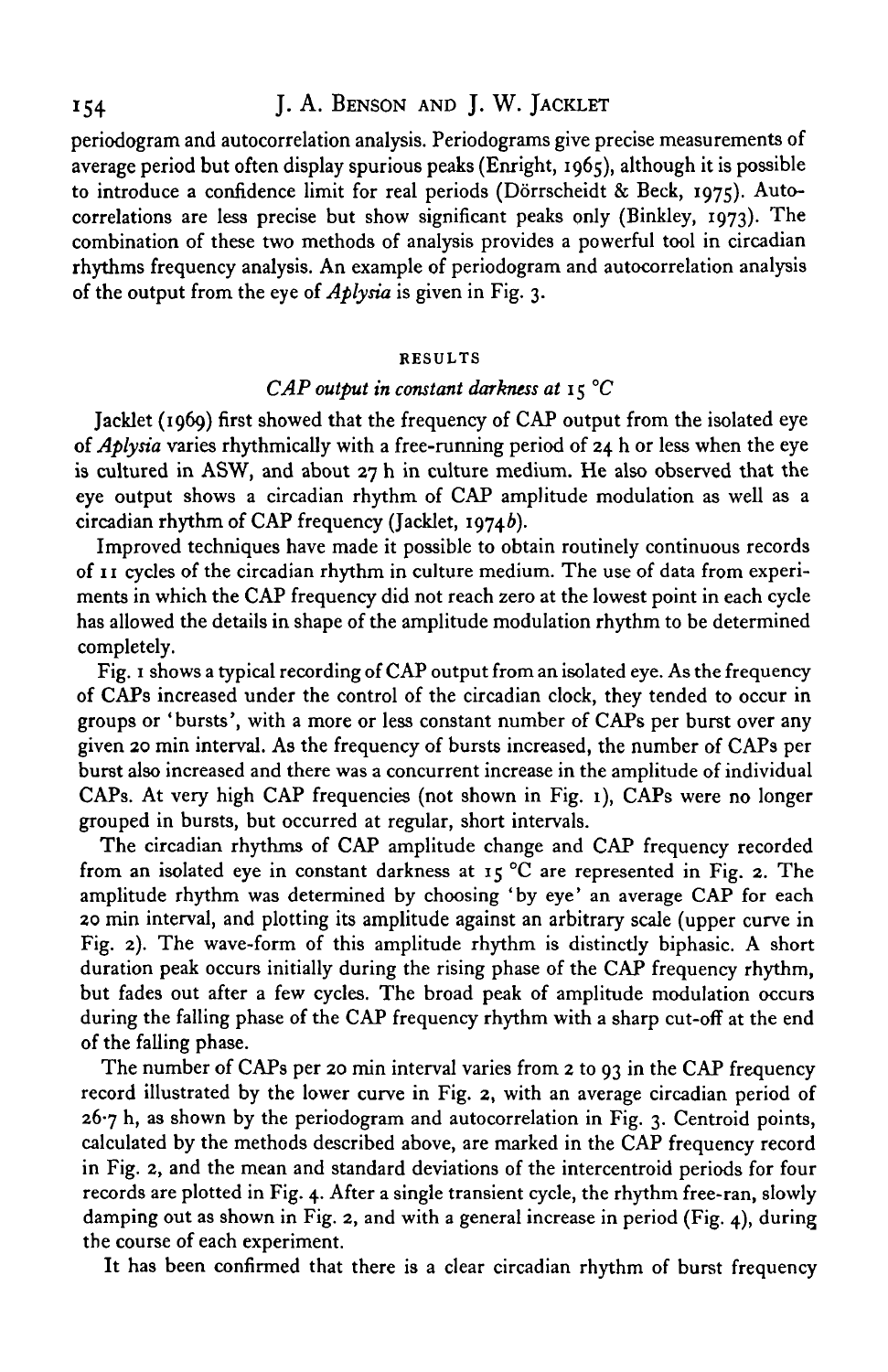

**Fig. i. Continuous recording of CAPs generated by an isolated eye in culture medium in darkness at 15 °C. The amplitude of the CAPs, the frequency of the CAPs, the frequency of the bursts of CAPs, and the number of CAPs per burst change with time under the control of a circadian clock.**



**Fig. 2. Circadian rhythms of CAP amplitude and frequency recorded in constant conditions. The upper record shows CAP amplitude in arbitrary units plotted against time, and the lower record is the CAP frequency for the same eye plotted as number of CAPs per 20 min interval, on the same time scale. The centroid point is indicated for each cycle of the frequency rhythm.**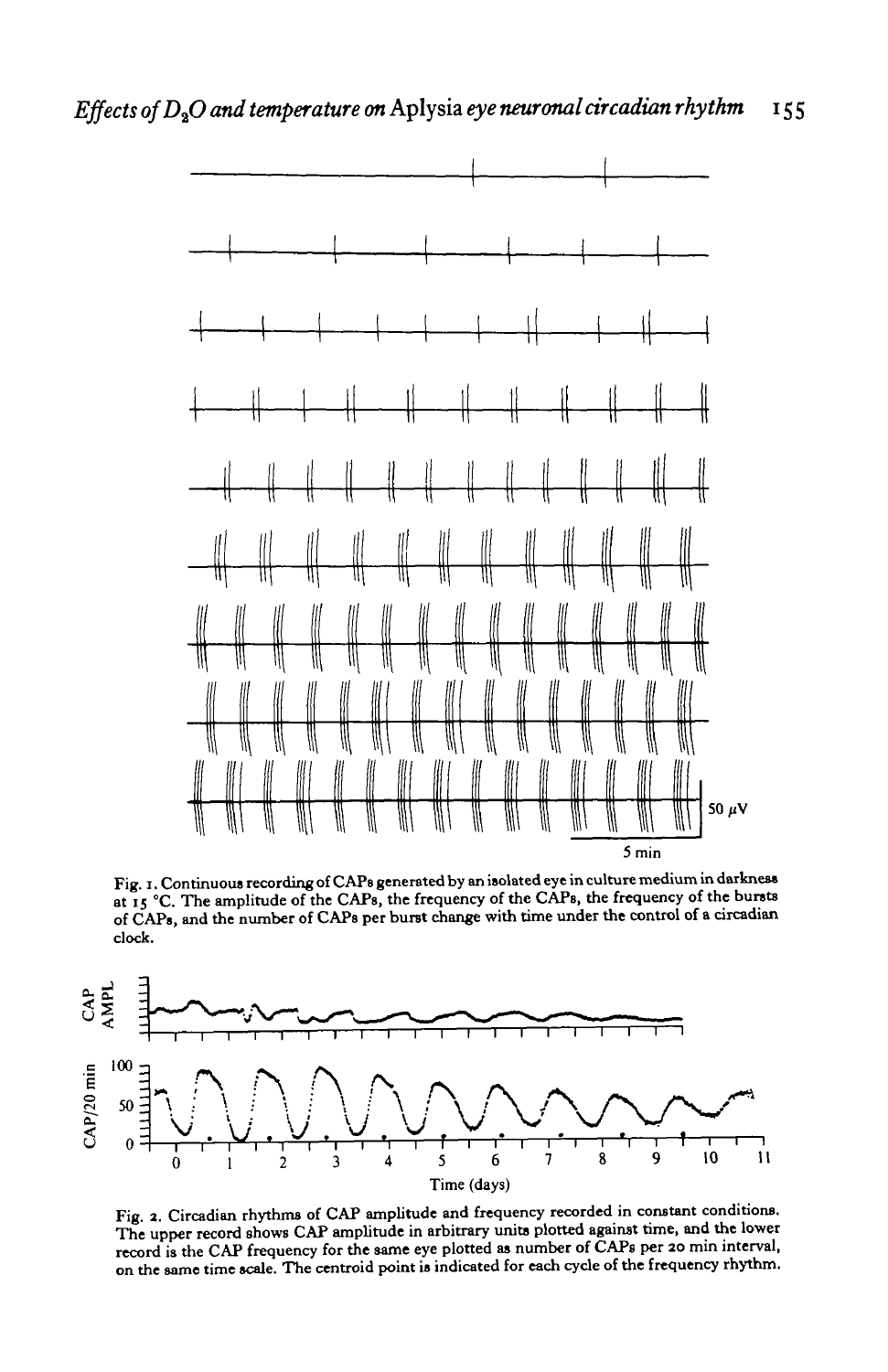

Fig. 3. Periodogram and autocorrelation analysis of the free-running circadian rhythm of CAP frequency illustrated in Fig. 2. *q* is a measure of the similarity between the observed record and a reference value that depends on the trial period being tested. *C* is the correlation coefficient giving the degree of correlation between the observed record and values from the observed record at various trial periods. Numerical values of *g* and *C* were calculated to determine periods **precisely.**

(Fig. 5) in phase with the CAP frequency and amplitude rhythms. As the frequency of bursts increased, the number of CAPs per burst also increased so that the amplitude of the CAP frequency rhythm is much greater than that of the burst rhythm, as illustrated in Fig. 5.

## *Effect of deuterium oxide on the CAP frequency rhythm*

The CAPs recorded from eyes cultured in medium containing various concentrations of  $D_2O$  were indistinguishable from those of eyes in the normal medium (Fig. 6), in terms of CAP shape, CAP amplitude, and frequencies recorded, but regularity of firing and burst formation was generally less in  $D_8O$  culture medium.

A series of records of CAP frequency for eyes in control conditions, and in 15, 30, 40 and 50%  $D_2O$  culture medium is shown in Fig. 7. The centroid points are indicated to show the increase in period with increase in  $D_2O$  concentration. The influence,  $D_2O$  on the period appears to take full effect within 36 h, since the slight changes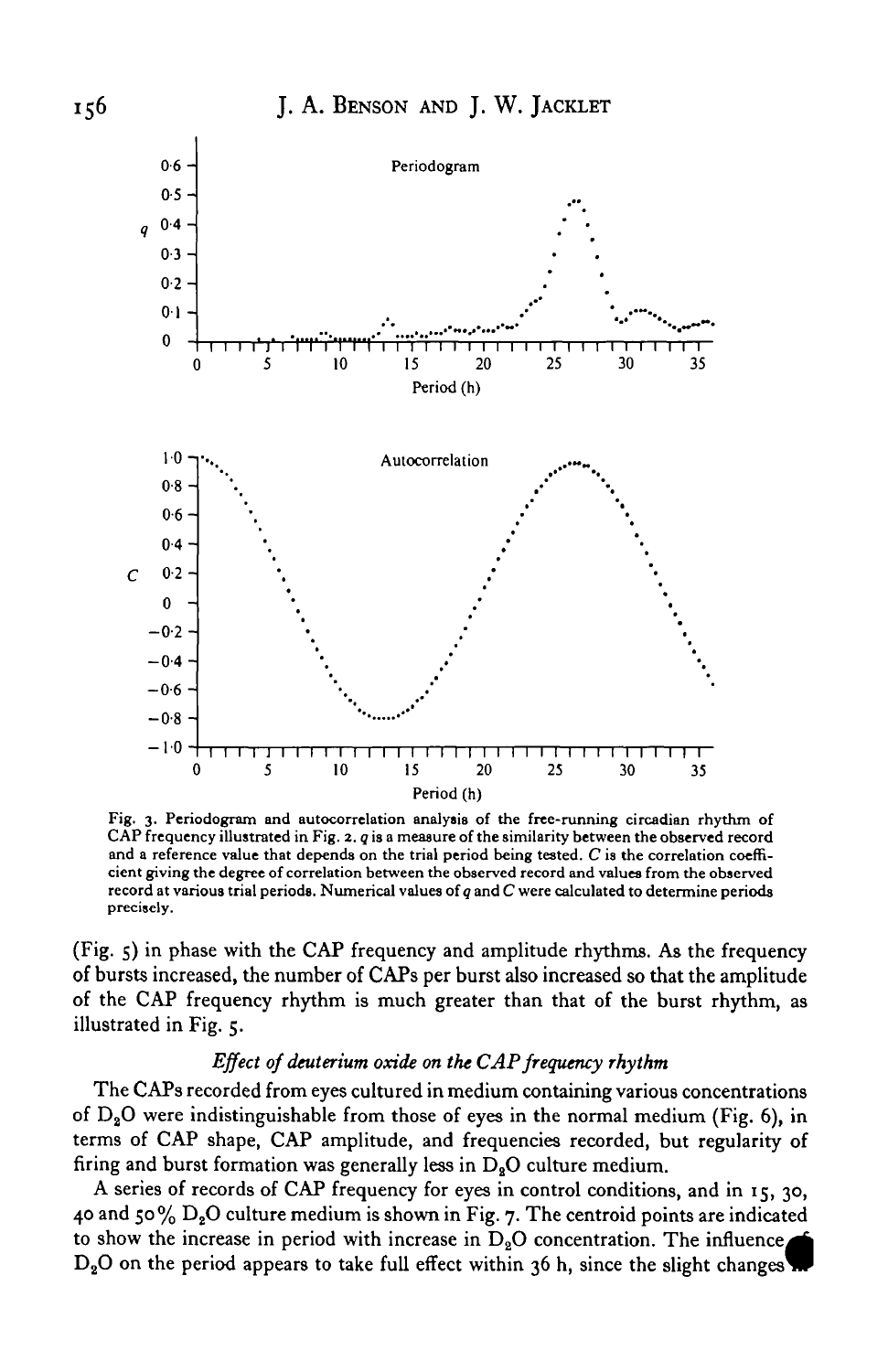

Fig. 4. Change in period during the course of a free-run. The means and standard deviations of the intercentroid periods for four free-running rhythms are plotted against the cycle from which each period measurement was t



Fig. 5. Circadian rhythm of burst frequency recorded from an eye in constant darkness at 15 °C. The upper record illustrates the circadian rhythm of burst frequency, where a burst can be one or more CAPs, and the lower record shows the CAP frequency rhythm for the same eye.

period during the course of each experiment are not significantly different from the changes which occur in the control.

The average periods for entire records of CAP output from individual eyes, as measured by periodogram and autocorrelation, in the various concentrations of  $D_2O$ are plotted in Fig. 8. There is a linear increase in period from about  $26·7$  h, in controls, to  $33.7$  h in 50% D<sub>2</sub>O.

When eyes were cultured in medium containing 60%  $D_2O$ , the rhythm of CAP frequency was abolished after a single cycle (Fig. 9). The frequency of CAP output ^mained at a high level so that it appears that the circadian clock was stopped at its uppermost phase point, or the CAP generating mechanism was uncoupled from clock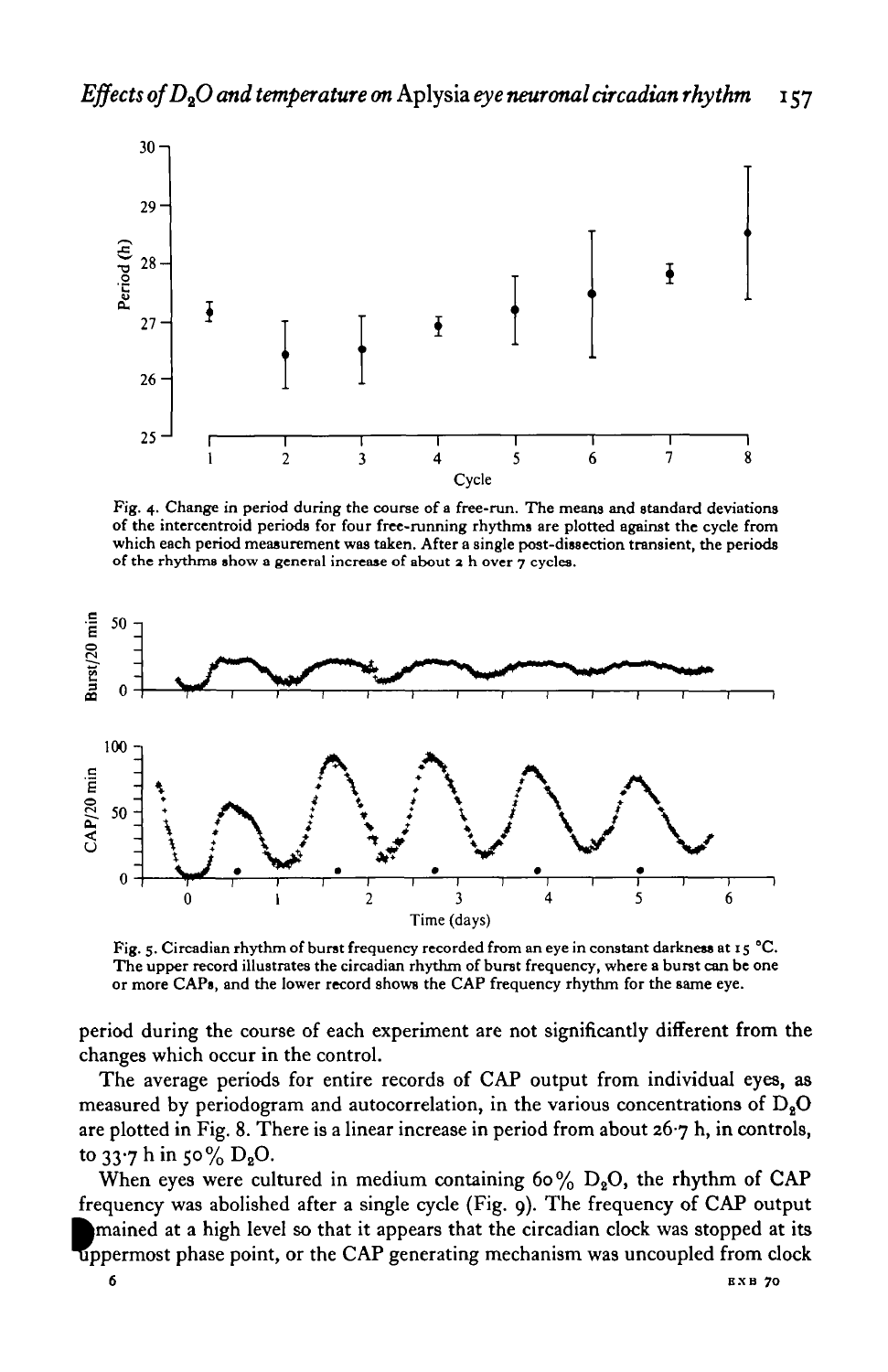

(A) **Normal medium**



Fig. 6. Records of CAPs from eyes in normal medium and in 30 % D<sub>3</sub>O medium. Bursting is generally less distinct in 30 % D<sub>1</sub>O, but CAP production is otherwise unaffected. These records **are from different eyes and from different parts of the circadian cycle so that their CAP frequencies are different.**

control. There was a slight decline in the frequency of CAP output during the remainder of the recording period, but this decline was not much greater than the decline in peak CAP frequency counts seen in controls. A similar set of results was obtained from eyes cultured in 70%  $D_2O$ . Individual CAPs appeared normal in all  $D_2O$  experiments. No attempt was made to return eyes to normal culture medium after they had been cultured in  $D<sub>2</sub>O$  medium.

## *Effect of temperature on the CAP frequency rhythm*

Cooling the isolated eye resulted in a decrease in frequency of CAPs as shown for two eyes in Fig. 10. These are continuous records of CAP output, each lasting 1-7 h, during which time the culture medium was cooled from 15.0 to  $5.5$  °C. This decrease in CAP frequency is similar in form to changes in CAP frequency under the influence of the circadian clock (as illustrated in Fig. 1 for frequency increase). The frequency of bursts and the number of CAPs per burst decreased simultaneously.

Sensitivity of the CAP generating mechanism to temperature differed slightly from one eye to another. In most experiments, all activity ceased at about 8 °C, but in some preparations normal CAPs at very low frequency were observed at 6 °C, especially after the eye had been at this temperature for 24 h or more. Cold pulses of 2 h duration at 6 °C suppressed CAP production but left the phase and period of the rhythm virtually unaffected.

The influence of constant temperature level on the period of the CAP frequency rhythm is shown in Fig. 11. The four records, with centroid points marked, show the amplitude of the rhythm decreased, and the period increased, as temperature wa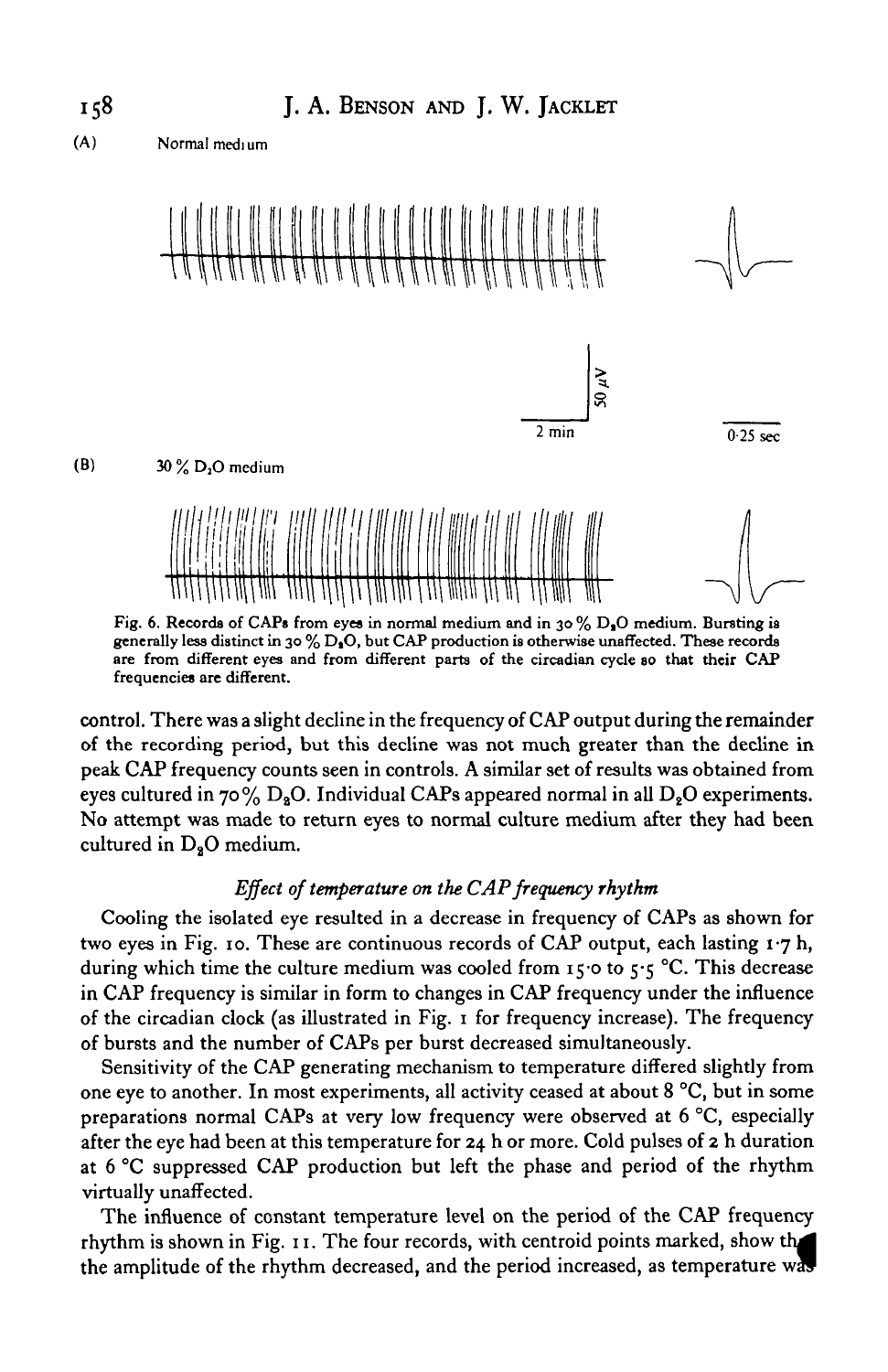

Fig. 7. Records of the CAP frequency rhythm from eyes in culture medium containing various concentrations of  $D_1O$ . The eyes were placed directly into the  $D_2O$ -containing medium following dissection. Free-running period increases with increasing concentration of  $D_2O$ . Control as in Fig. 2.

lowered. At the lowest temperature shown, 9-5 °C, the frequency of CAPs was low, but four cycles of the rhythm are sufficiently pronounced for period measurements to be made. Rhythms of CAP output from eyes kept at 9 °C damped out after one or two cycles. At high temperatures the amplitude of the rhythm was increased, although the minimum frequency was still at or near zero.

Period measurements for various temperatures ranging from  $9.5$  to 22 °C are shown in Fig. 12. The relationship between temperature and period is non-linear, with a *Q10* of 1-07 between 15 and 22-5 °C, but with greater temperature dependence below 15 °C, the *Q10* between 9-5 and 15 °C being 1-35. The average *Q10* for the range observed is 1.20 ( $Q_{10} = [X_{T+\Delta T}/X_T]^{10/\Delta T}$ ), where  $X_T$  is rate at temperature T, and  $X_{m+\Delta T}$  is rate at temperature  $T+\Delta T$ ).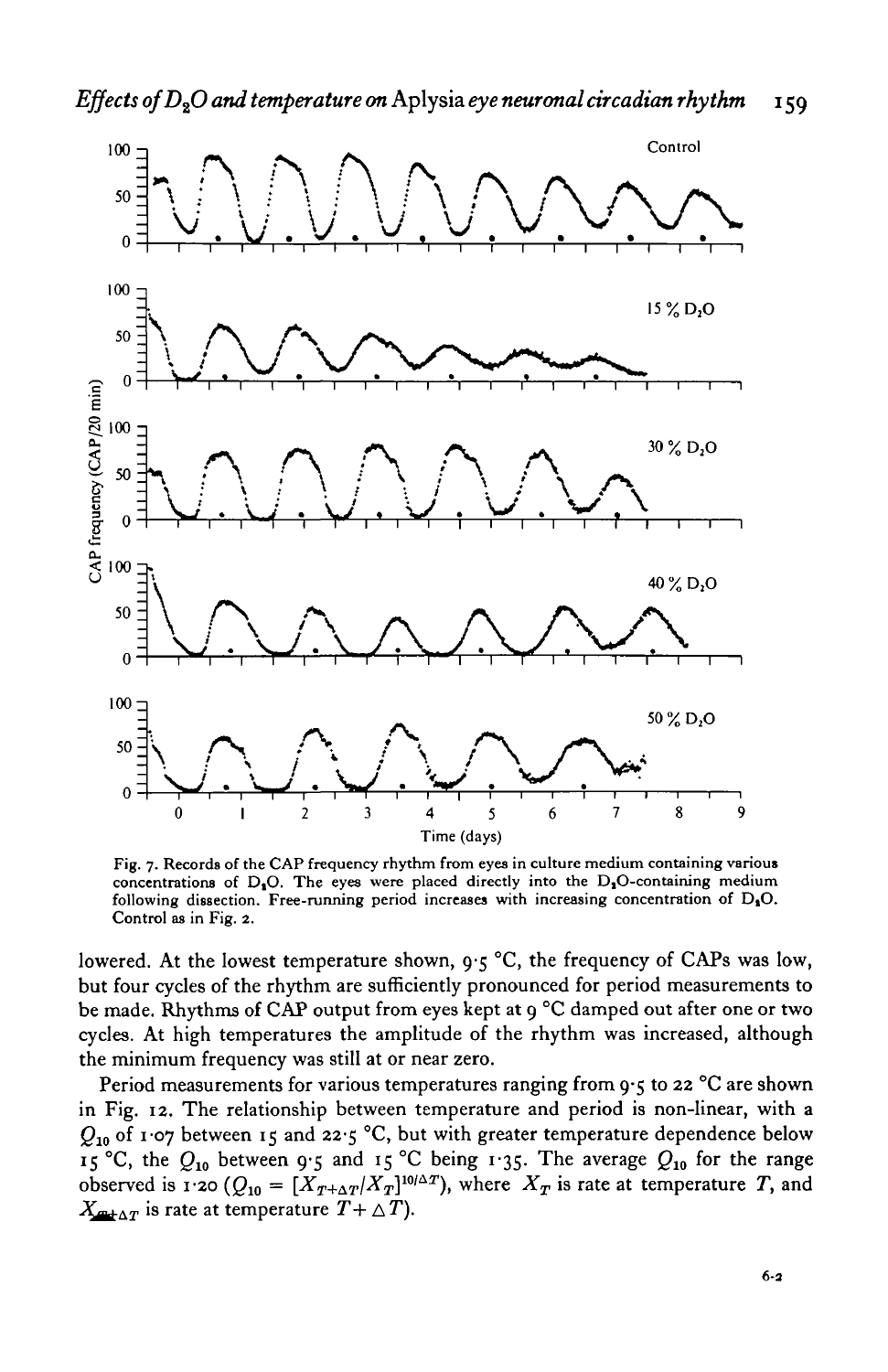

Fig. 8. Change in circadian period with concentration of  $D<sub>n</sub>O$  in the culture medium. Periods obtained by periodogram analysis of complete experimental records such as those illustrated in Fig. 7 are plotted against the concentration of *G,O* in the culture medium. Each point on the graph represents the average period for one experimental record.



Fig. 9. Effect of 60%  $D_{\bf s}O$  on the CAP rhythm. After a single cycle, the rhythm was eliminated and the CAP frequency remained at a high level. Control as in Fig. 2.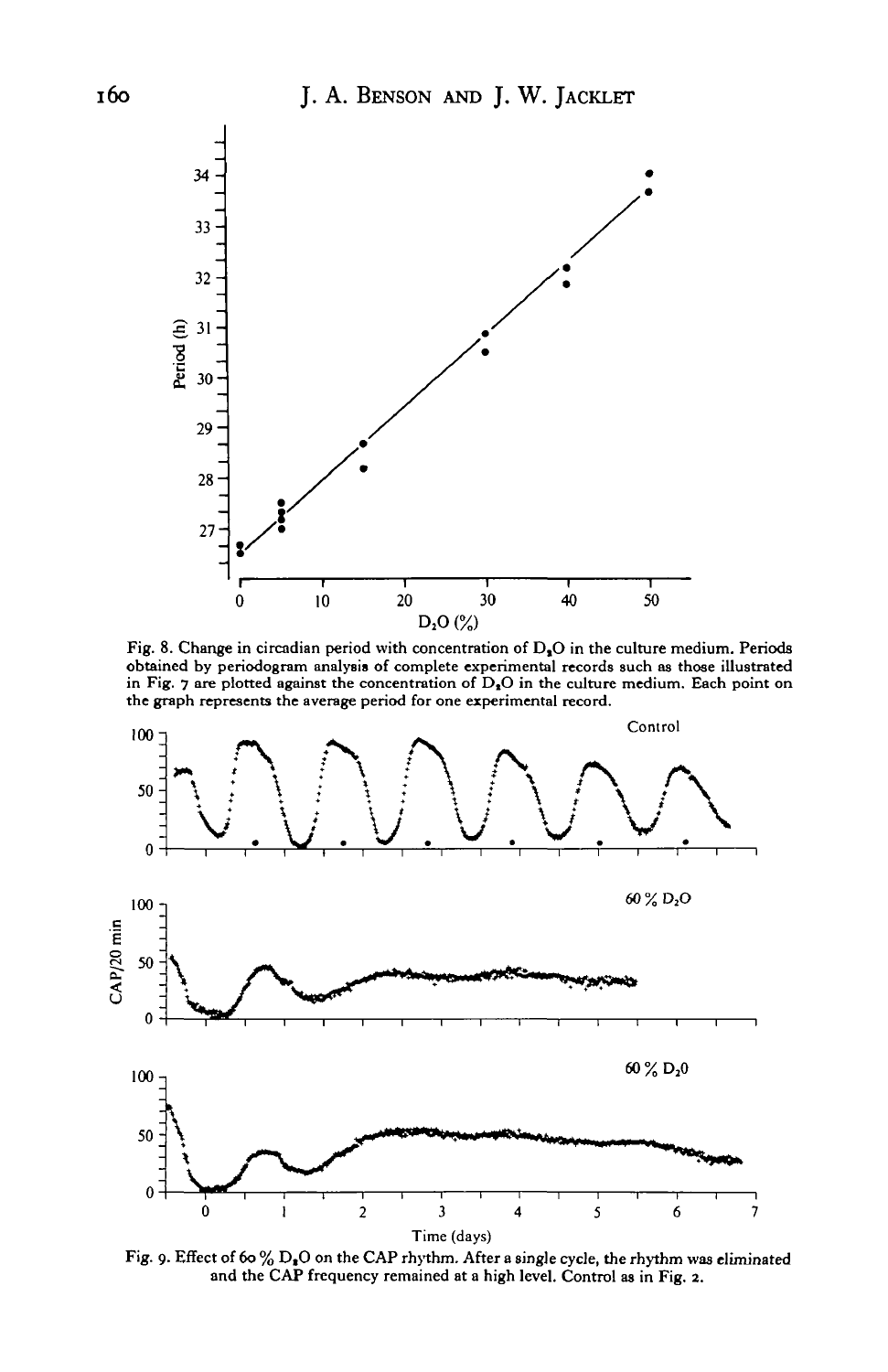

Fig. 10. Effect of lowering temperature on the CAP frequency. Two continuous records of CAP output from different eyes subjected to gradual, uninterrupted temperature decrease indicate that cooling decreases the burst frequency and the number of CAPs per burst.

### DISCUSSION

The normal pattern of bursting of CAPs suggests that the cells in the eye of *Aplysia* which produce these synchronized action potentials are similar in mechanism of ^dogenous activity to other bursting neurones in the CNS of *Aplysia, Tritoma* and *Otala*. Intracellular recordings from secondary cells in the retina show a strong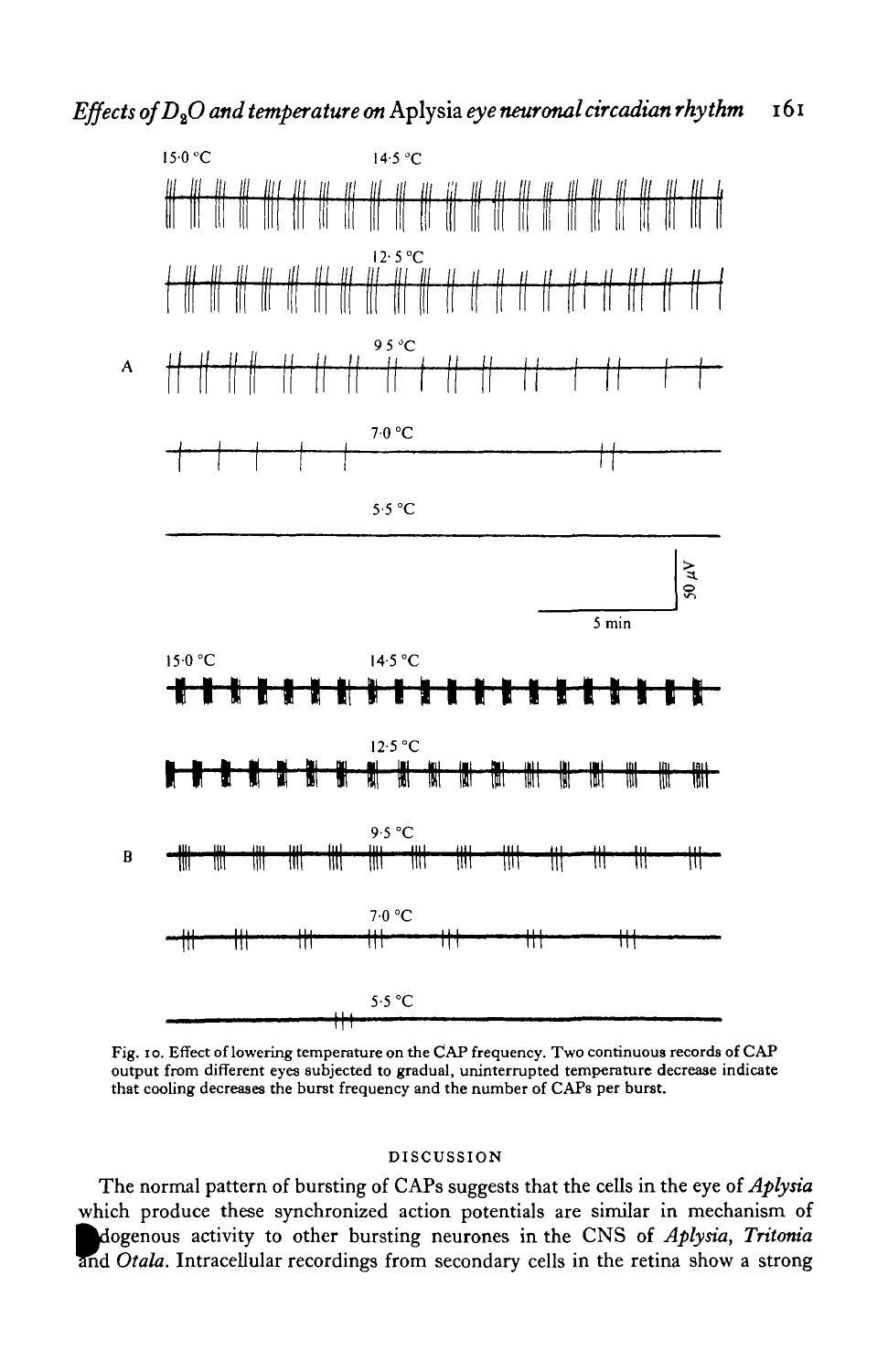

Fig. 11. Effects of temperature on the period and amplitude of the CAP frequency rhythm. After one cycle of the rhythm, the temperature was changed from 15 °C to a new constant value. The amplitude of the rhythm was altered both by the direct effect of temperature on the CAPgenerating mechanism and by the damping effects of low temperature on the clock. At 9.5 °C, the rhythm eventually damped out entirely.

correlation between their action potentials and CAPs measured simultaneously in the optic nerve, and a regular membrane potential oscillation has been recorded intracellularly from secondary cells of the eye (Jacklet, 1973, 1976 a, 19766). It is therefore likely that an electrotonically connected population of secondary cells produces the compound action potentials (Jacklet, 1971).

Clock regulation of the frequency of CAP production by the secondary neurones may be at the level of a cell membrane potential oscillation, with bursts of action potentials occurring during maximum depolarization, as in endogenous bursting neurones. Under clock control, the frequency of the membrane potential oscillation might change with a circadian periodicity, with the more rapid depolarization at higher frequencies producing a larger number of action potentials at peak depolarization. This would account for the circadian rhythms of both burst and CAP frequencies.

The rhythm of CAP amplitude modulation probably reflects a change in the number of secondary cells contributing to the compound action potential (Jacklet, 19740). The separate peaks in the amplitude rhythm may reflect a bimodality in the clock oscillation, but since the CAP frequency rhythm is unimodal it seems more likely *t\M* they represent subpopulations that are out of phase during the first few cycles.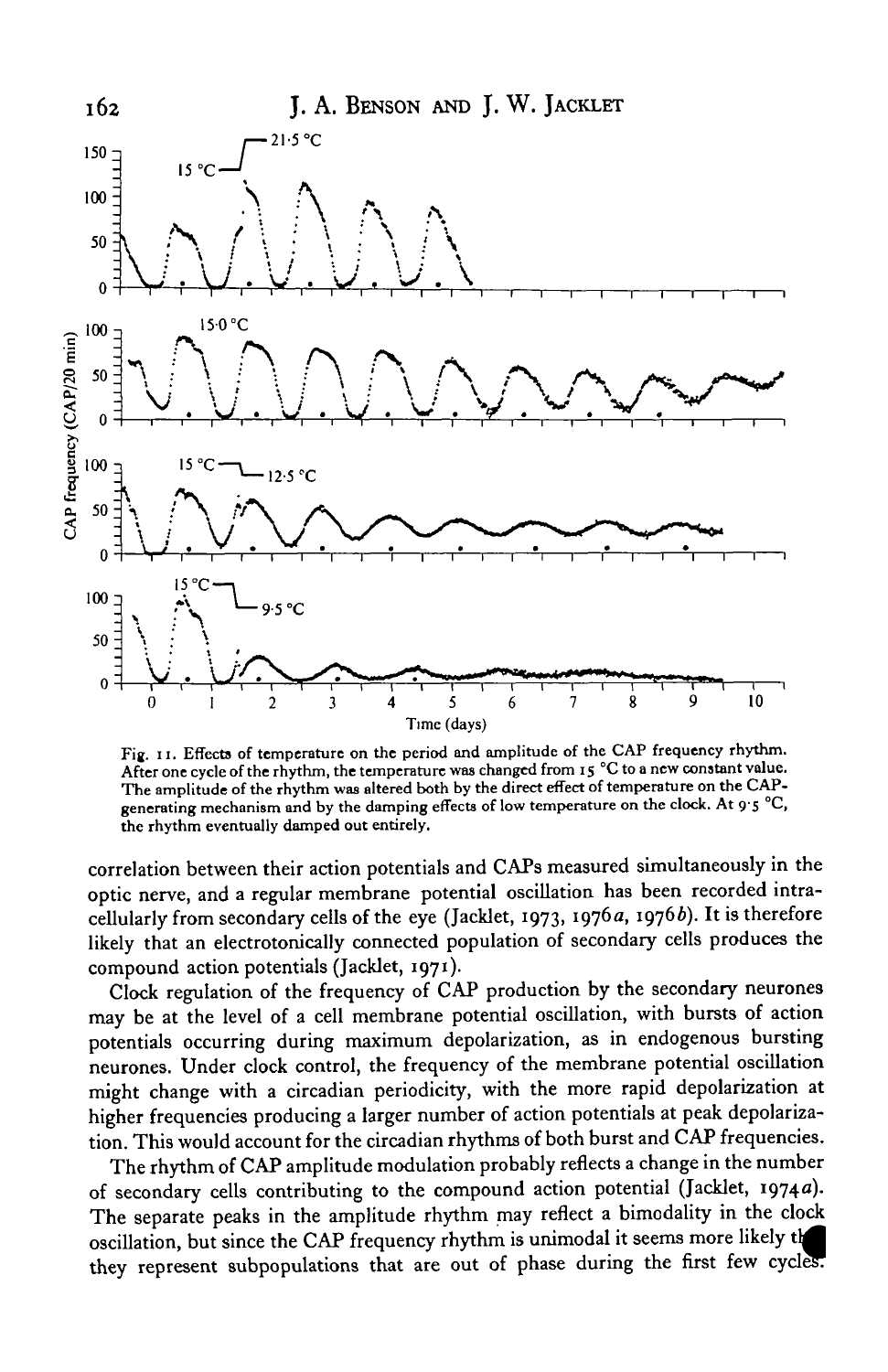

**Fig. 12. Periods obtained by periodogram analysis of complete experimental records such as those illustrated in Fig. 11 are plotted against the temperature of the culture medium. Each point on the graph represents the average period of one experimental record. Where points coincide, concentric circles are used.**

Possibly the smaller peak disappears as the members of the smaller subpopulation are drawn into the larger and therefore more stable subpopulation.

A reduction in temperature decreased and finally abolished the output of CAPs from the isolated eye. It is suggested that this decrease in CAP frequency in response to lowered temperature is a result of the direct influence of temperature on the CAP generating mechanism, and thus should not be confused with the effect of temperature change on the circadian clock mechanism. The response of the CAP generating mechanism to temperature change was immediate, whereas longer periods of cooling were required to perturb the clock mechanism. Decrease in temperature from 15 °C caused a reduction in number of CAPs per burst as well as an increase in the interburst interval. This is similar to the change in activity of single endogenous bursting neurones measured by intracellular recording during decrease in temperature. However, Anderson (1976) observed, in *Tritonia,* a decrease in interburst interval as the number of action potentials per burst decreased with decrease in temperature. The extracellular recordings from the optic nerve thus probably reflect a decrease in frequency of slow membrane potential oscillations in the secondary cell population, in response to decrease in temperature.

Barker & Gainer (1975) have suggested that the effect of temperature on the slow membrane potential oscillation in endogenous bursting neurones may be mediated in part by the temperature dependence of the regulatory role of  $Ca<sup>2+</sup>$ . Since the general form of the change in CAP frequency with temperature is very similar to the change CAP frequency under the control of the circadian clock, it is possible that the circadian clocks exert control over the CAP frequency via the same regulator.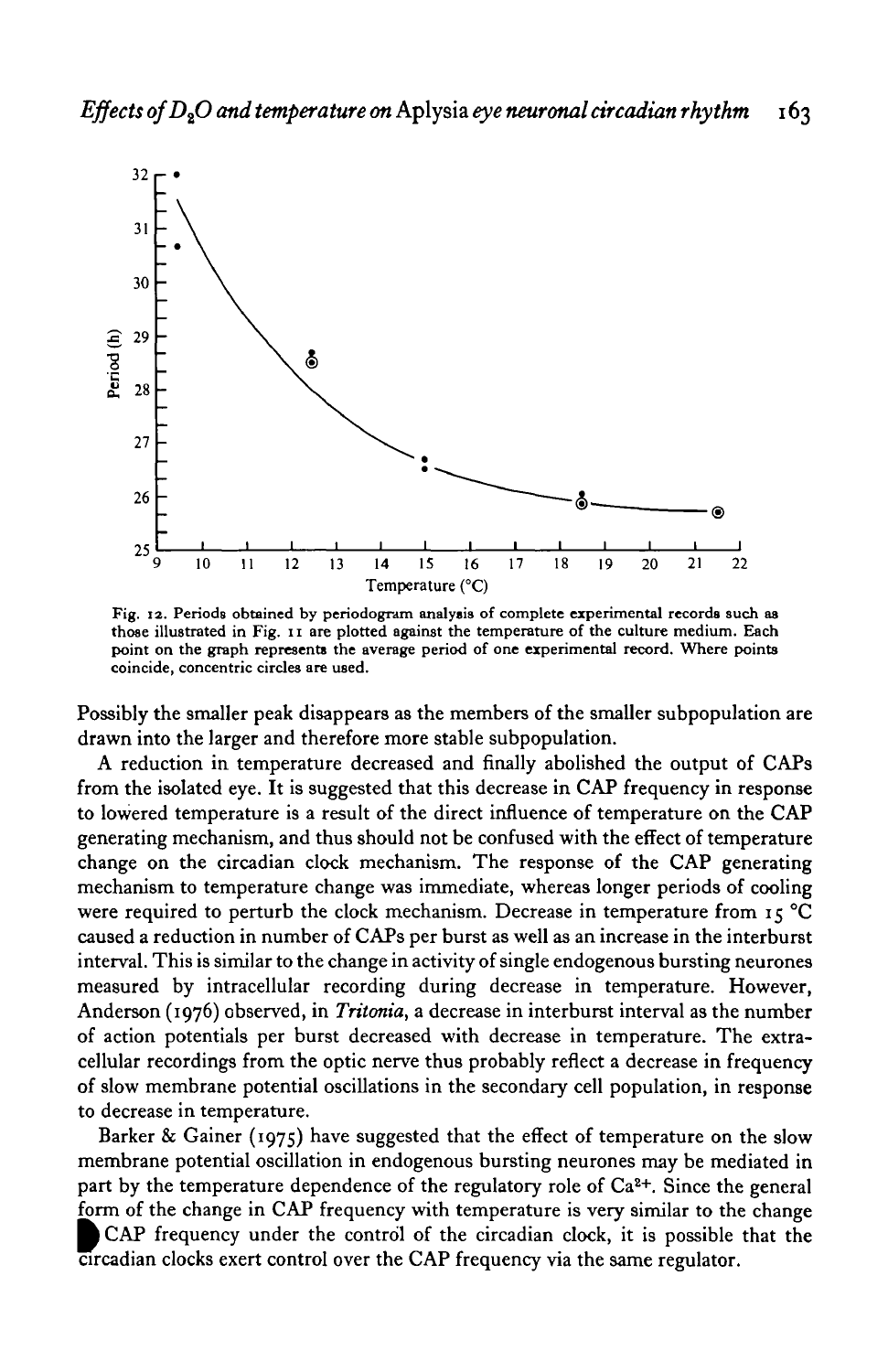# 164 J. A. BENSON AND J. W. JACKLET

Deuterium oxide in the culture medium left the CAPs essentially unaffected, **bol** had a marked effect on the period of the circadian rhythm of CAP frequency. Periods were increased linearly with increase in  $D<sub>2</sub>O$  concentration, with a maximum increase of 7 h in 50%  $D_8O$ . The increase in period in 30%  $D_8O$  culture medium was 15%, which is more than twice the increase measured in other organisms. After administration of 30% D.O. Suter & Rawson (1968) found that the free-running period increased by 6-45% in *Peromyscus;* Palmer & Dowse (1969) reported a 6-0% increase for the waxbill, *Estrilda*; Enright (1971) found a 6.33% increase in the tidal rhythm of the isopod, *Excirolana;* Biinning & Baltes (1963) measured a 6-6% increase in the bean leaf movement rhythm; and Dowse & Palmer (1972) found that 30%  $D_2O$  gave a 7.4% increase in free-running period in the mouse. It is possible that diffusion of  $D_2O$ into the isolated eye from the surrounding culture medium is more complete than the penetration of  $D<sub>a</sub>O$  into the clock mechanism when whole organisms are tested.

When eyes were cultured in 60 or 70%  $D_8O$ , the rhythm of CAP frequency was abolished after a single cycle. There are at least two possible explanations for this. First, the clock may have stopped after one cycle at its uppermost phase point. In this case the CAP output would have reflected exactly the state of the underlying circadian clock. Secondly, a high concentration of  $D<sub>2</sub>O$  may have uncoupled the CAP production mechanism from the clock, leaving the secondary cell population to fire freely at a high frequency. Chen *et al.* (1973) showed that the effect of  $D_2O$  on endogenous bursting neurones elsewhere in the CNS of *Aplysia* was to depress spontaneous activity. Furthermore, at lower concentrations of  $D<sub>2</sub>O$ , there was no evidence of partial uncoupling of the CAP production mechanism from the clock; the amplitude of the rhythm, from near zero to almost a hundred CAPs per 20 min interval, in concentrations of  $50\%$  and below, is normal. Although it thus seems likely that the 60 and 70% concentrations of  $D_8O$  did in fact stop the circadian clock at its uppermost phase point, the possibility of  $D_2O$ -induced uncoupling cannot be dismissed. A series of experiments in which the  $D<sub>2</sub>O$  was washed out at various projected phases might show whether uncoupling or clock-stopping was involved.

Temperature reduction resulted in a decrease in amplitude of the rhythm, and a lengthening of period, with apparent damping out of the rhythm at temperatures of about  $g^{\circ}C$ . Part of the decrease in amplitude was clearly due to the direct effect of cooling on the CAP production mechanism, as can be seen in Fig. 11 where CAP frequency drops sharply during the downward temperature step. However, during the time that the temperature was held constant at  $9.5$  °C, the peak values of CAP frequency diminished with each cycle of the rhythm. This is evidence that the clock oscillation did actually damp out during the course of the experiment. After several days at  $9.5$  °C, the rhythm appeared to be completely abolished. It is suggested that the circadian clock stops at low temperatures. Results of experiments testing this hypothesis are given in the second paper in this series.

The free-running period of the CAP frequency rhythm was increased with decrease in temperature. The  $Q_{10}$  between 9.5 and 22 °C was 1.20, which is similar to the values obtained for other circadian systems (Sweeney & Hastings, i960). It appears that temperature compensation in the *Aplysia* eye clock is more complete at temperatures of 15 °C and above where the  $Q_{10}$  was 1.07. Temperature compensation is an essent feature of any reliable biological clock and must have been strongly selected for in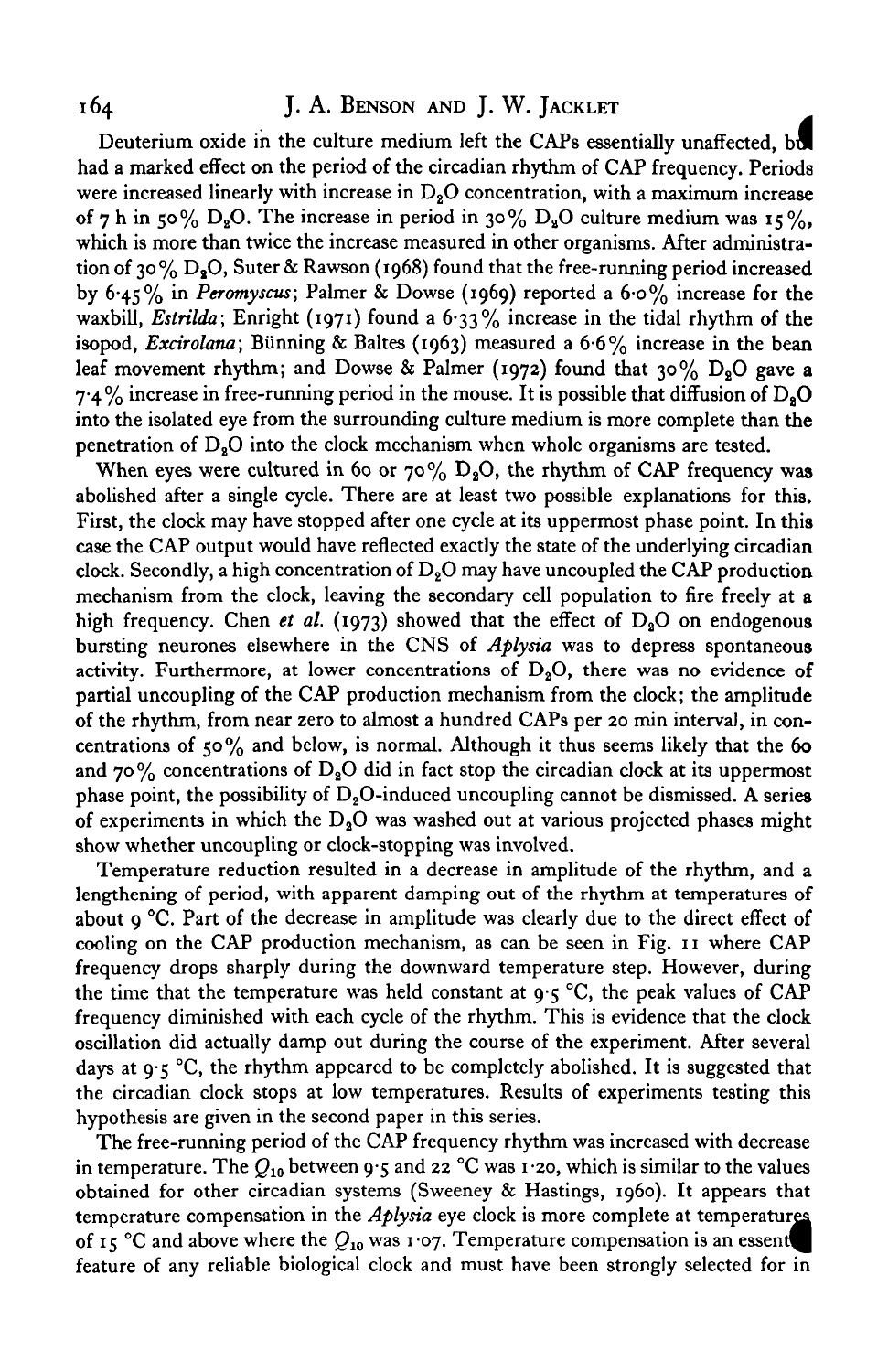## *Effects ofD2O and temperature on* Aplysia *eye neuronal circadian rhythm* 165

most systems, so that very little can be concluded about the nature of the clock mechanism from *Q10* values, particularly within naturally occurring temperature ranges (Biinning, 1974). More important conclusions regarding the nature of the clock mechanism will be drawn from the results of the application of stimuli such as are not encountered by the organism in its natural environment. Results of experiments will be given in a subsequent paper (Benson & Jacklet, 1977b), in which temperature perturbations were applied during selected phases of the CAP frequency rhythm. The next paper in this series (Benson & Jacklet, 1977  $a$ ) will describe the clock-stopping and rhythm-splitting actions of cold pulses of temperatures below the natural range for *Aplysia.*

This research was supported by NIH Grant 08443.

#### REFERENCES

- ANDERSON, W. W. (1976). Endogenous bursting in *Tritom'a* neurons at low temperature. *Brain Res.* **103,407-411.**
- BARKER, J. L. & GAINER, H. (1975). Studies on bursting pacemaker potential activity in molluscan neurons. I. Membrane properties and ionic contributions. Brain Res. 84, 461-477.
- BENSON, J. A. & JACKLET, J. W. (1976). Effects of deuterium oxide, low temperature and light on circadian<br>output of the population of oscillators in the eye of *Aplysia. Physiologist* 19, 124.<br>BENSON, J. A. & JACKLET, J.
- 
- BENSON, J. A. & JACKLET, J. W. (1977b). Circadian rhythm of output from the neurones in the eye of *Aplysia.* IV. A model for the clock: differential sensitivity to light and low temperature pulses. J. *exp.*
- *Biol.* 70, 195-211. BINKLEY, S. (1973). Rhythm analysis of clipped data: examples using circadian data. *J. comp. Physiol.*
- 85, 141-149.<br>BONNINO, E. (1974). Critical remarks concerning the Q<sub>10</sub> values in circadian rhythms. *Int. J. Chronobiol.* 2, 343-346.<br>BÜNNING, E. & BALTES, J. (1963). Zur Wirkung von schweren Wasser auf die endogene Tagesrhythmik.
- 
- Naturwissenschaften 50, 622.<br>CALDAROLA, P. C. & PITTENDRIGH, C. S. (1974). A test of the hypothesis that D<sub>1</sub>O affects circadian oscillations by diminishing the apparent temperature. *Proc. natn. Acad. Sci. U.S.A.* 71, 438
- 
- DÖRRSCHEIDT, G. J. & BECK, L. (1975). Advanced methods for evaluating characteristic parameters
- ( $\tau$ ,  $\alpha$ ,  $\rho$ ) of circadian rhythms. *J. Math. Biol.* **2**, 107-121.<br>DOWSE, H. B. & PALMER, J. D. (1972). The chronomutagenic effect of deuterium oxide on the period and entrainment of a biological rhythm. *Biol. Bull.*
- ENRIGHT, J. T. (1965). The search for rhythmicity in biological time series. *J. theor. Biol.* 8, 426-468.<br>ENRIGHT, J. T. (1971). Heavy water slows biological timing processes. *Z. vergl. Physiol.* 72, 1-16.
- 
- JACKLET, J. W. (1969). Circadian rhythm of optic nerve impulses recorded in darkness from isolated eye of *Aplysia. Science* **164,** 562-563. JACKLET, J. W. (1971). Circadian rhythm in the activity of a population of coupled oscillators. *Fedn.*
- *Proc. Am. Socs exp. Biol.* 30, 551.<br>JACKLET, J. W. (1973). Neuronal population interactions in a circadian rhythm of *Aplysia*. In Neuro-
- *biology of Invertebrates* (ed. J. Salanki), pp. 363-380. Budapest: Hungarian Academy of Sciences.<br>JACKLET, J. W. (1974a). A circadian rhythm from a population of interacting neurons in the eye of
- *Aplysia.* In *Chronobiology* (ed. L. E. Scheving, F. Halberg and J. E. Pauly), pp. 67-71. Tokyo:
- Igaku Shoin Ltd.<br>JACKLET, J. W. (1974b). The effects of constant light and light pulses on the circadian rhythm in the eye of Aplysia. J. comp. Physiol. 90, 33-45.<br>JACKLET, J. W. (1976a). Circadian rhythms in the nervous
- *Biological rhythms in the marine environment* (ed. P. J. DeCoursey), pp. 17-31. Columbia, S.C.:
- University of South Carolina Press. IACKLET, J. W. (19766). Dye marking neurons in the eye of *Aplysia. Comp. Biochem. Physiol.* **55** A, M73-377-
- ACKLET, J. W. (1977). Circadian rhythm in neuronal activity: phasic responses to a protein synthesis inhibitor. *Proc. Intern. Union Physiol. Sci.* XIII, 350.